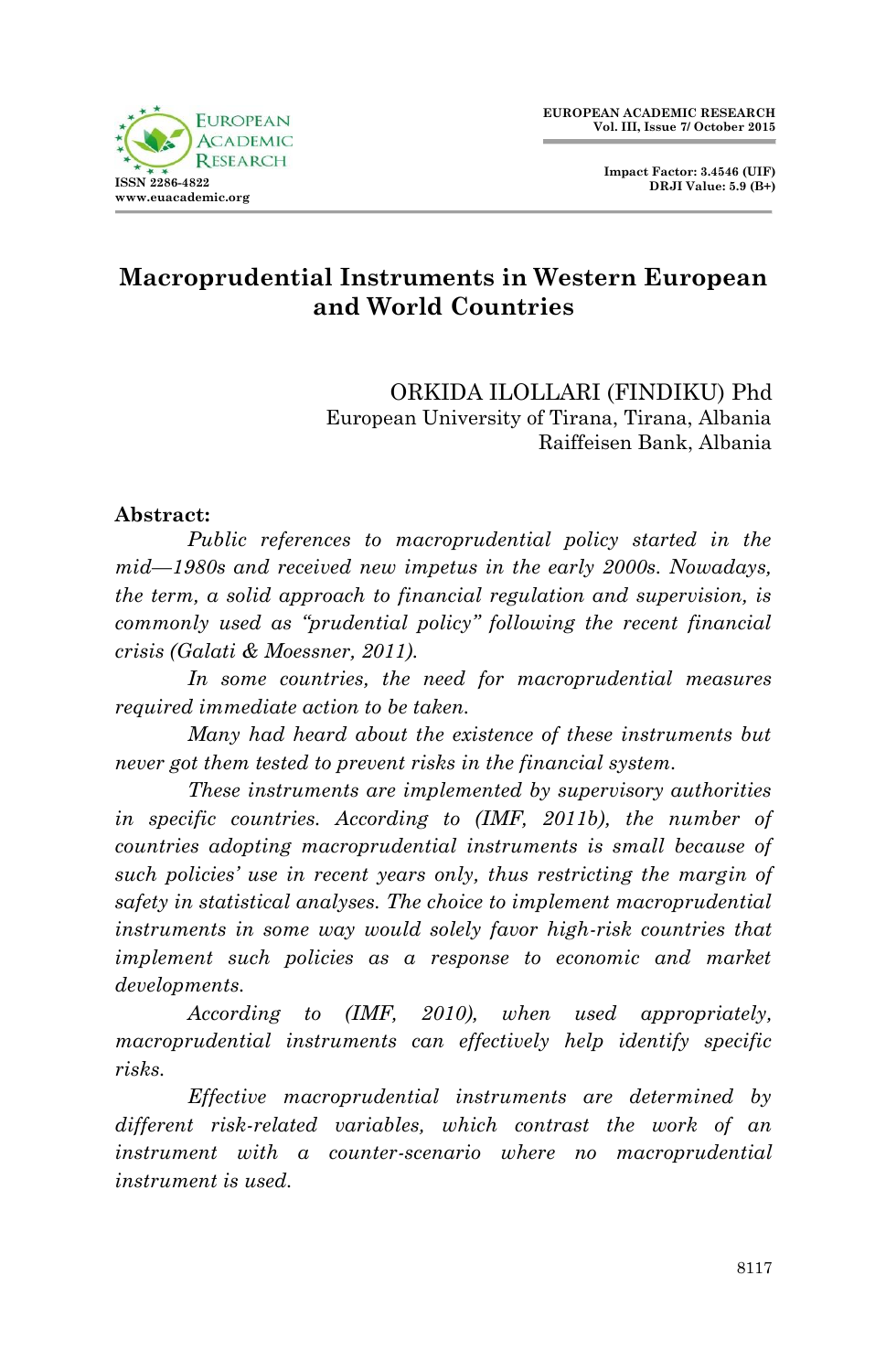*Experiences from various countries show that using instruments to achieve planned targets has proved successful. Some countries use them individually, whereas others combine or coordinate the instruments with other policies (IMF, 2013).* 

**Key words:** Micro–prudential regulation, Macro–prudential regulation, Financial Crisis, Systemic Risk, Monetary Policies

#### **CASE STUDIES FOR SOME EUROPEAN COUNTRIES**

### **Italy**

As in many EU countries, the Italian financial system uses a very complex infrastructure. Relevant authorities are tasked with ensuring safety and functioning of this infrastructure to maintain financial stability. The Bank of Italy is the authority that maintains the stability of the national financial system by macroprudential overseeing of the banks and through implementation of policies that govern the entire financial system.

The European legislation specifies a series of macroeconomic measures for the banking sector that supervisory authorities should undertake in order to prevent or mitigate the risks to Italy"s financial stability. The Bank of Italy adopts measures to address systemic risks resulting from other financial mediators as well as the financial markets (Banca d"Italia Numero 76 – Giugno 2014).

Just like any other central bank, the Bank of Italy performs its duties, e.x. maintains financial stability by analyzing in detail all the components of the financial system, for the purpose of identifying weaknesses and risks to financial stability.

While maintaining the stability of the country's financial system, the Bank of Italy is assisted by other European institutions and international organizations.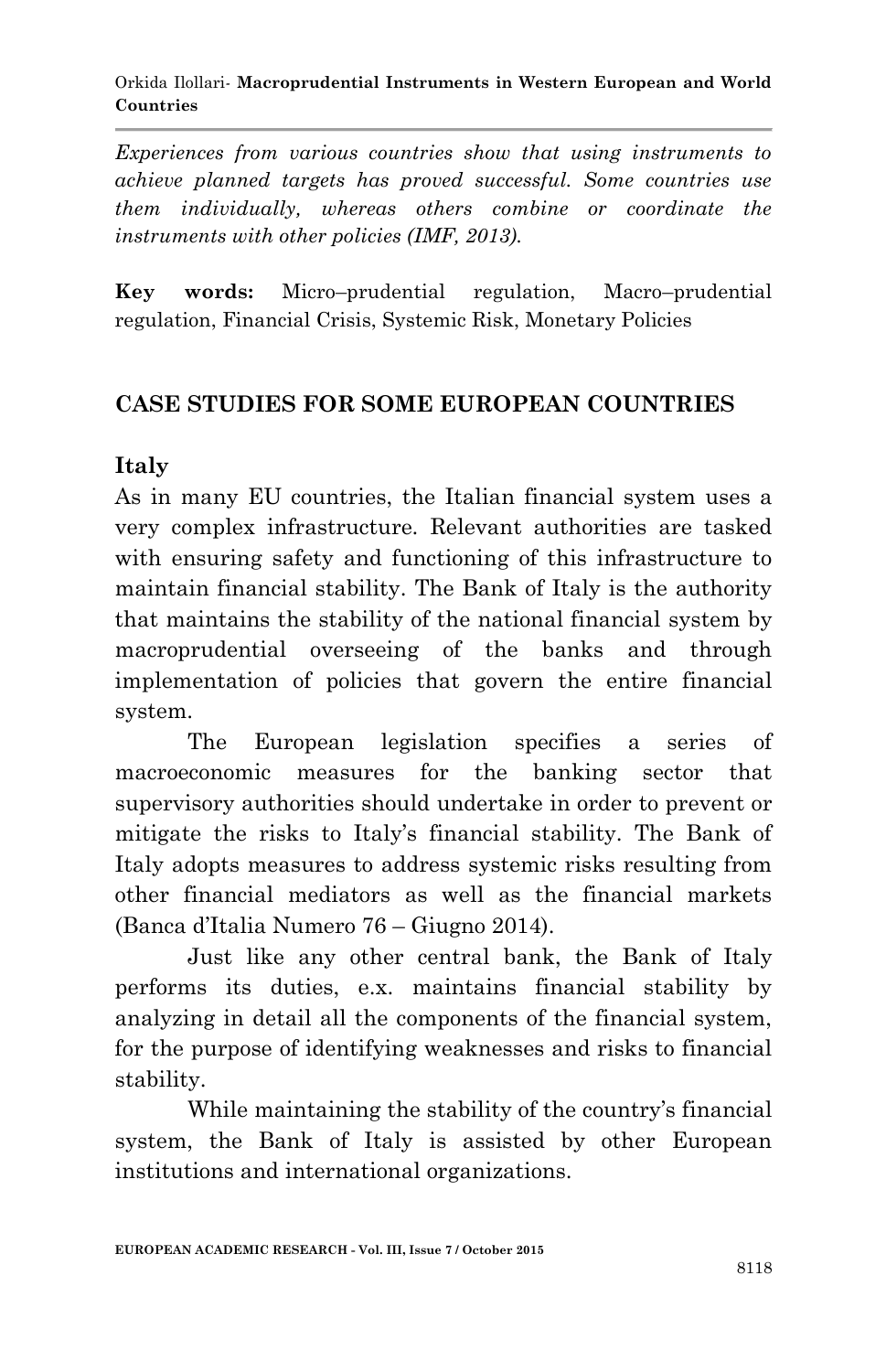During the recent global crisis, lending in Italy accelerated by reason of the corporations" increased demand for funding and improved activities. Lending for households increased as well, the number of loans for immovable properties got bigger, and some steps helped reduce lending cyclicality.

The macroprudential instruments below were used by Italy in the recent crisis:

2007 – Caps on LTVs were introduced, along with advices against borrowing a housing loan with an LTV 80% higher than the amount requested. Demands for required capital in such cases were stricter (Source: IMF, 2011b).

### **France**

**.** 

According to the Central Bank of France (Banque de France February 2013), the key function of the financial system is to ensure efficient resource transfers from the lender to the borrower. Funding such activities is essential to economic development since they are the key promoters of economic growth. Funding can be provided in two ways<sup>1</sup>:

> 1. Directly from equity or bond issuance in stock markets;

2. Or bank loans.

Unlike other countries with better developed disintermediation, such as in the UK or USA, French banks play a major role in lending to the economy.

Bank loans are also the main source of financing for households and small- or medium-sized enterprises. A healthy financial system is requisite for a proper intermediation process, because it can correctly assess the financial risks and is able to mitigate any shocks, thereby easing the more serious consequences to the economy.

The Central Bank of France has developed numerous financial risk benchmarks based on market data by using analyses, modern methodology, and complex systems to identify

<sup>&</sup>lt;sup>1</sup> Banque de France • Focus • No.  $9 \cdot 19$  February 2013

**EUROPEAN ACADEMIC RESEARCH - Vol. III, Issue 7 / October 2015**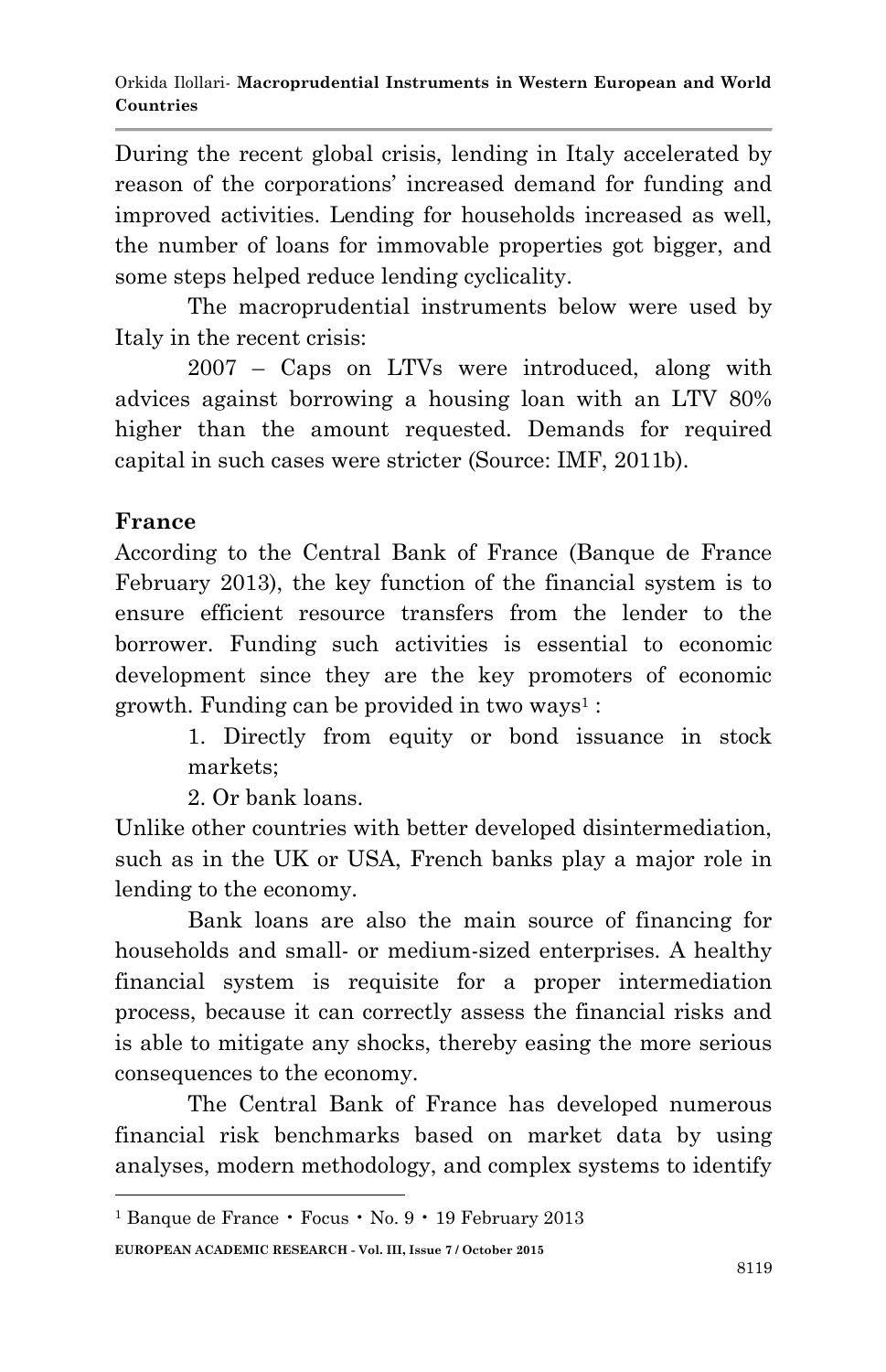the interrelatedness between financial institutions and discover the probable spread channels (Banque de France February 2013).

Because of the global financial crisis, Europe's interbank market activities were affected by a liquidity problem. Authorities took action to diminish liquidity risks.

One of the first macroprudential instruments that France used in 2010 was the imposition of a reported monthly liquidity of 100% and exposure to customers or a limited group of customers no larger than 25% of the bank"s capital.

Macroprudential instruments in France were arranged in two categories, based on decisions of the supervisory authorities (Banque de France 2013): objective to mitigate procyclicality or raise the stability of the financial system to shocks.

To achieve the target, the instruments aimed at preventing the formation of bubbles by restricting the debt-toincome ratio (DTI) the second objective aimed at enhancing resilience and shock absorption for systemically important institutions, and increasing demand for liquid assets so as not to complexify the financial system.

# **Example of macroprudential instruments**

# **Table 1**

| Objective                                  |                                      |                                                                                       |   |                                                                                                             |  |
|--------------------------------------------|--------------------------------------|---------------------------------------------------------------------------------------|---|-------------------------------------------------------------------------------------------------------------|--|
| Mitigate procyclicality                    |                                      |                                                                                       |   | Enhance resilience                                                                                          |  |
| Type 1: purely macroprudential instruments |                                      |                                                                                       |   |                                                                                                             |  |
|                                            | Countercyclical capital buffers<br>٠ |                                                                                       | ٠ | Capital surcharges for systemically<br>important institutions<br>Liquidity ratios                           |  |
| Type 2: recalibrated instruments           |                                      |                                                                                       |   |                                                                                                             |  |
|                                            | ٠                                    | loan-to-income<br>Debt-to-income.<br>and loan-to-value ratios<br>Dynamic provisioning | ٠ | Systemically<br>institutions<br>important<br>prohibited from<br>engaging<br>are<br>in<br>certain activities |  |

Source: IMF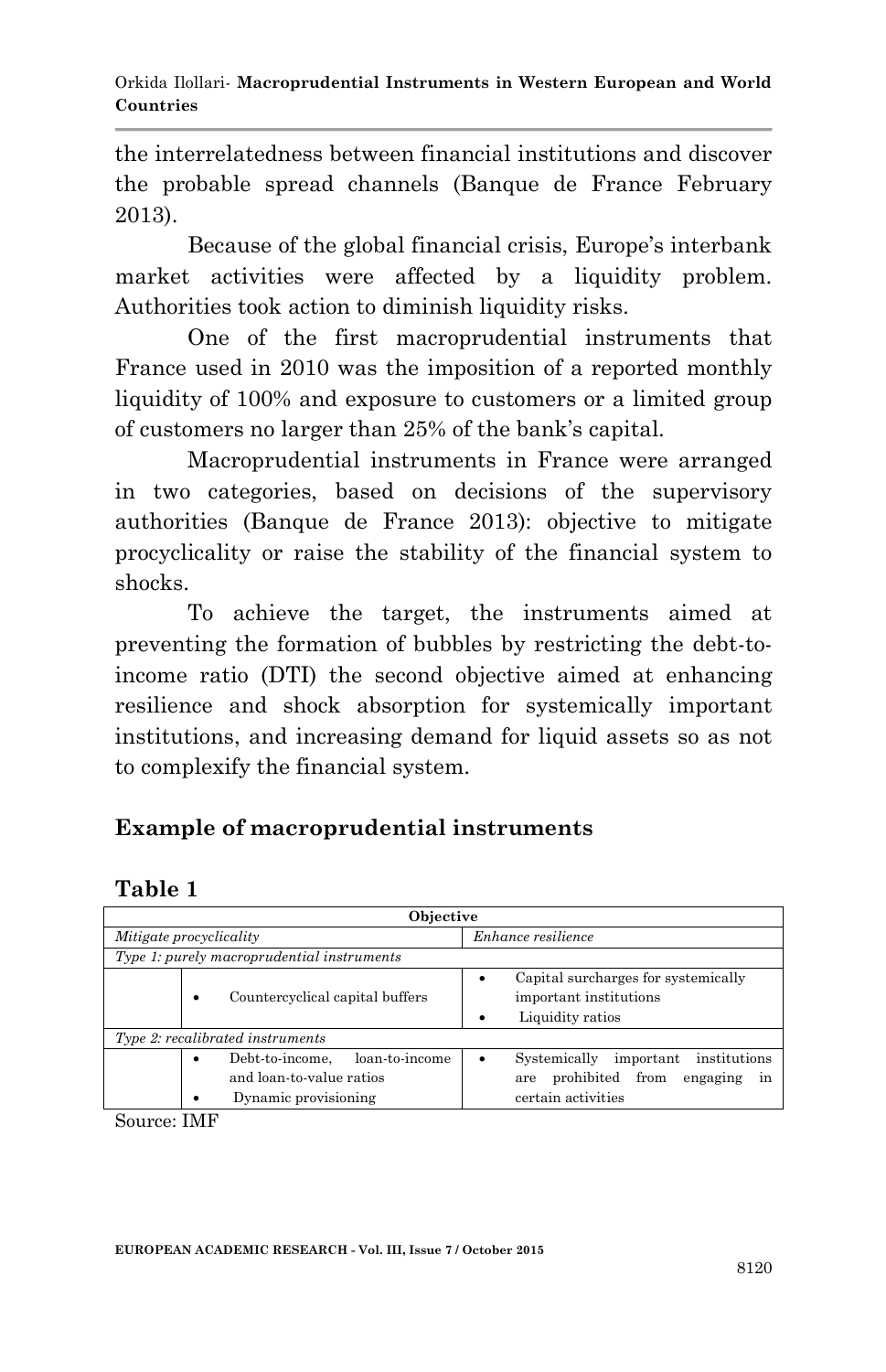#### **Norway**

1998 – After recovering from the 1991 crisis, Norway saw a modest increase in housing prices and lending activity. In 1996, loans for households and housing prices grew annually in double figures. The only way to take action was to pause a further rise of house-price inflation and boost lending.

Macroprudential instruments used by Norway in 1998: The risk weight for loans with LTVs over 60%, from 50% to 100% (halted in 2001).

2010 – The country"s domestic debt, mainly from housing loans, reached a new high and became a significant threat. The risk accumulation in the banking sector was caused by a mixture of domestic demand and supply factors. Demand factors included the accumulation of debt on the part of households, whereas supply factors concerned poor lending standards and agreements. The new measures aimed at addressing the high household debt problem.

> Macroprudential instruments used by Norway in 2010: DTI: Caps on DTI

> LTV: 90% cap on LTVs for housing loans and 75% cap on LTVs for home equity loans.

### **Portugal**

In 1996-2000, housing prices increased 17% and the debt-to-GDP ratio from 21% to 41% due to a fall in interest rates. The new measures targeted the stability of the banking system and the moderate growth cycles of specific sectors by limiting credit growth. The Bank of Portugal is the authority responsible for determining and implementing macroprudential policies. It identifies, monitors, assesses systemic risks, and proposes, adopts measures for a stable financial and banking sector.

In addition to implementing macroprudential policies, the Bank of Portugal makes recommendations to public and private subjects and is part of the European system for prevention and mitigation of financial stability risks.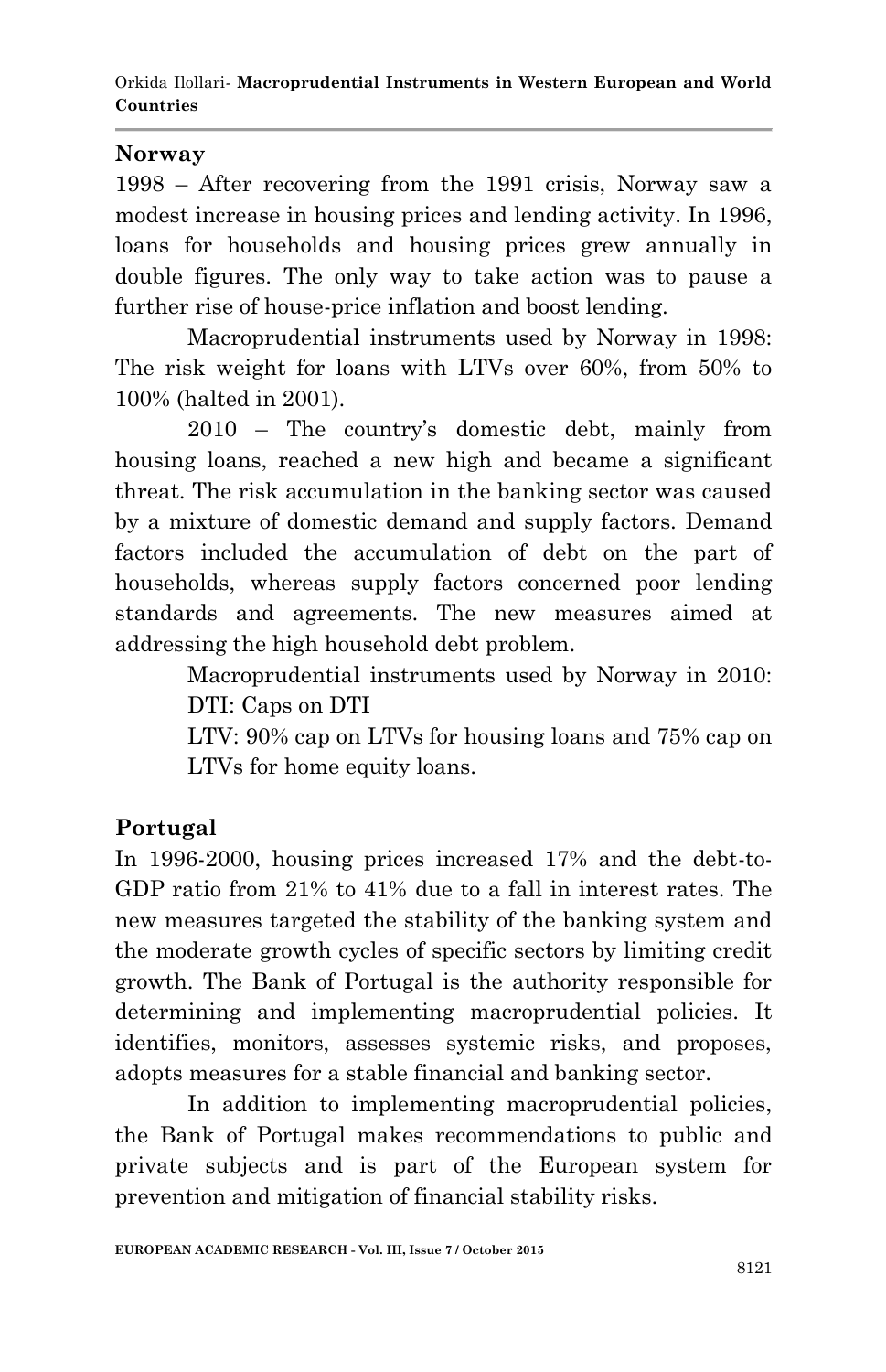The complexity and difficulty to guarantee financial stability, and the lack of experience in implementing macroprudential policies, has been a global problem in recent years.

However, the group of macroprudential policies identified by the Bank of Portugal complies with the decisions at European level.

The conditions for applying some instruments are explicitly laid down in the regulatory framework of the CRR/CRD IV package:

- 1- Countercyclical capital buffer, applicable from 1 January 2016 onwards
- 2- Buffer for systemically important institutions, applicable from 1 January 2016 onwards<sup>2</sup>;
- 3- Systemic risk buffer, already applied.
- 4- Sectoral capital requirements, already applied.

Some other instruments involved:

- 1- Stricter capital requirements for housing loans with LTV ratio above 75%;
- 2- Stronger provisioning requirements for consumer loans, up at 1.5%.

Table 2 presents the instruments selected by Banco de Portugal, according to the intermediate objectives defined for macro-prudential policy.

**Table 2**

1

| <b>Intermediate Objective</b>                                | Macro-prudential policy instrument                                                                                                                                                              |  |
|--------------------------------------------------------------|-------------------------------------------------------------------------------------------------------------------------------------------------------------------------------------------------|--|
| Mitigate and prevent excessive credit growth<br>and leverage | Countercyclical capital buffer<br>Sectoral capital requirements<br>Limits on the loan-to value ratio - LTV<br>Limits on the loan-to-income ratio - LTI / debt<br>service-to-income ratio - DSTI |  |
| Mitigate<br>maturity<br>and<br>excessive<br>prevent          | Loan-to-deposit ratio                                                                                                                                                                           |  |

<sup>2</sup> Banco de Portugal (2014), "Strategy and instruments of macro-prudential policy", Financial Stability Report, May 2014.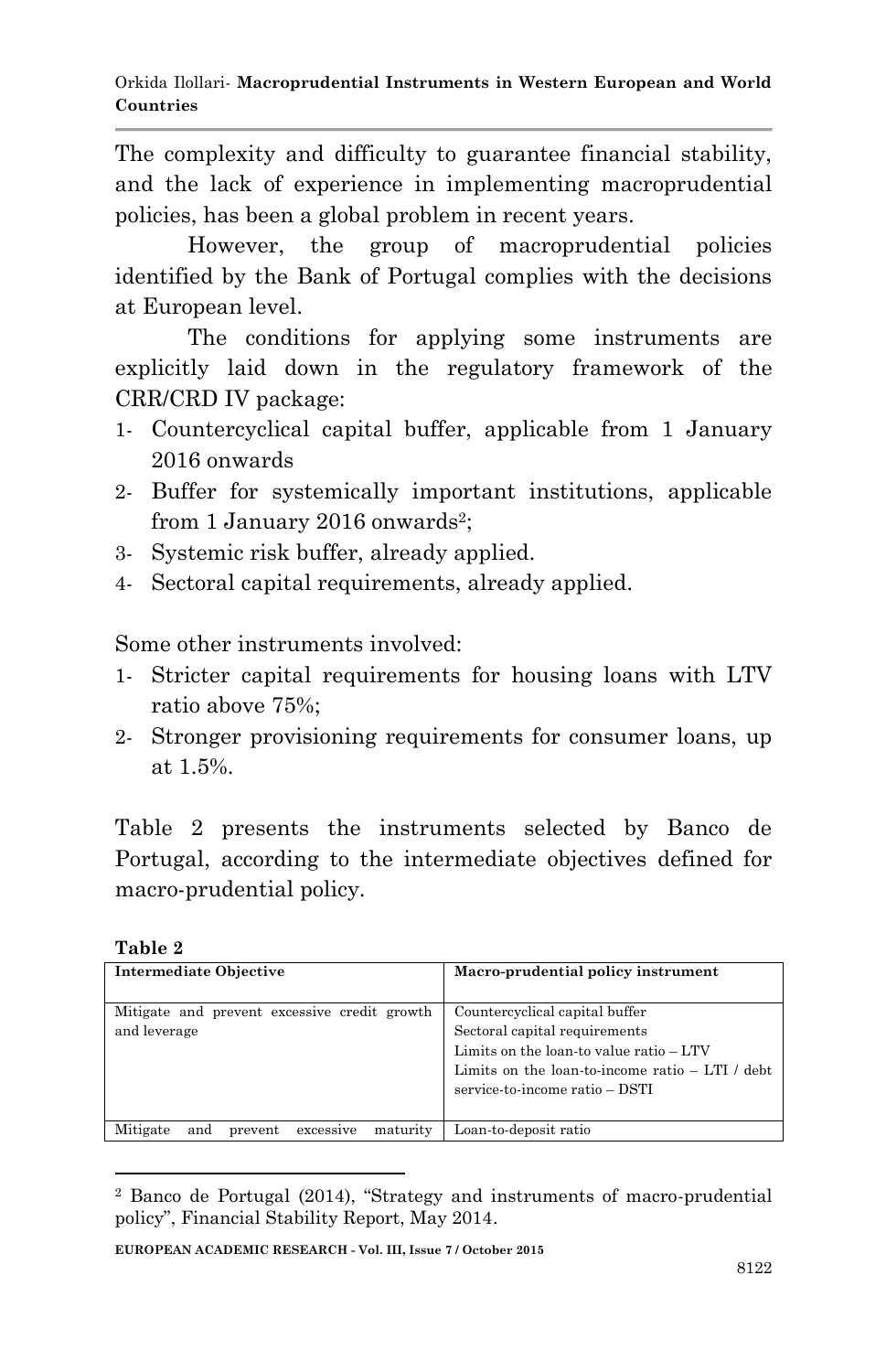#### Orkida Ilollari*-* **Macroprudential Instruments in Western European and World Countries**

| mismatch and market illiquidity                                                      |                                                                                    |
|--------------------------------------------------------------------------------------|------------------------------------------------------------------------------------|
| indirect<br>Limit<br>direct<br>and<br>exposure                                       | Systemic risk buffer                                                               |
| concentrations                                                                       | Large exposure restrictions                                                        |
| Limit incentives for excessive risk-taking by<br>systemically important institutions | $-$ for $-$<br>Capital buffer<br>systemically<br>important<br>institutions (O-SII) |

Source: DES-Financial Stability Department "Macroprudential policy in Portugal: Objectives and Instruments Dec"14

### **Ireland**

Competition is considered to be the main trigger of the 2008 crisis in Ireland. According to governor Honohan, the financial crisis in Ireland was as a result of the rapid and unpredictable expansion in the United Kingdom. Back in 2008, Irish authorities held a different opinion about financial stability and banking competition (Gerlach, 2013).

The central issue that the Irish policymakers faced before the crisis was the lack of competition in the domestic banking market. According to Nyberg (2011), this contributed to weak lending. Only few attempts were made to balance the competition with foreign banks.

In 1999, Ireland together with 10 other EU members, accepted Euro as their official currency (IMF, 2013). The use of Euro would reduce foreign exchange risks between countries and enable smaller nominal and real interest rates. Soon, investors began demanding higher economic standards in rural areas, which would in turn facilitate funding by Irish-based credit institutions. The accession of Ireland to the eurozone gave foreign institutions an opportunity to extend their activities locally and provide new funding for Irish credit institutions. On the one hand, foreign banks lowered lending standards thanks to their market share, and on the other hand, Irish banks responded to changes by making improvements to lending rules. But as loans grew quickly, banks' balance sheets started to narrow and lending standards worsened.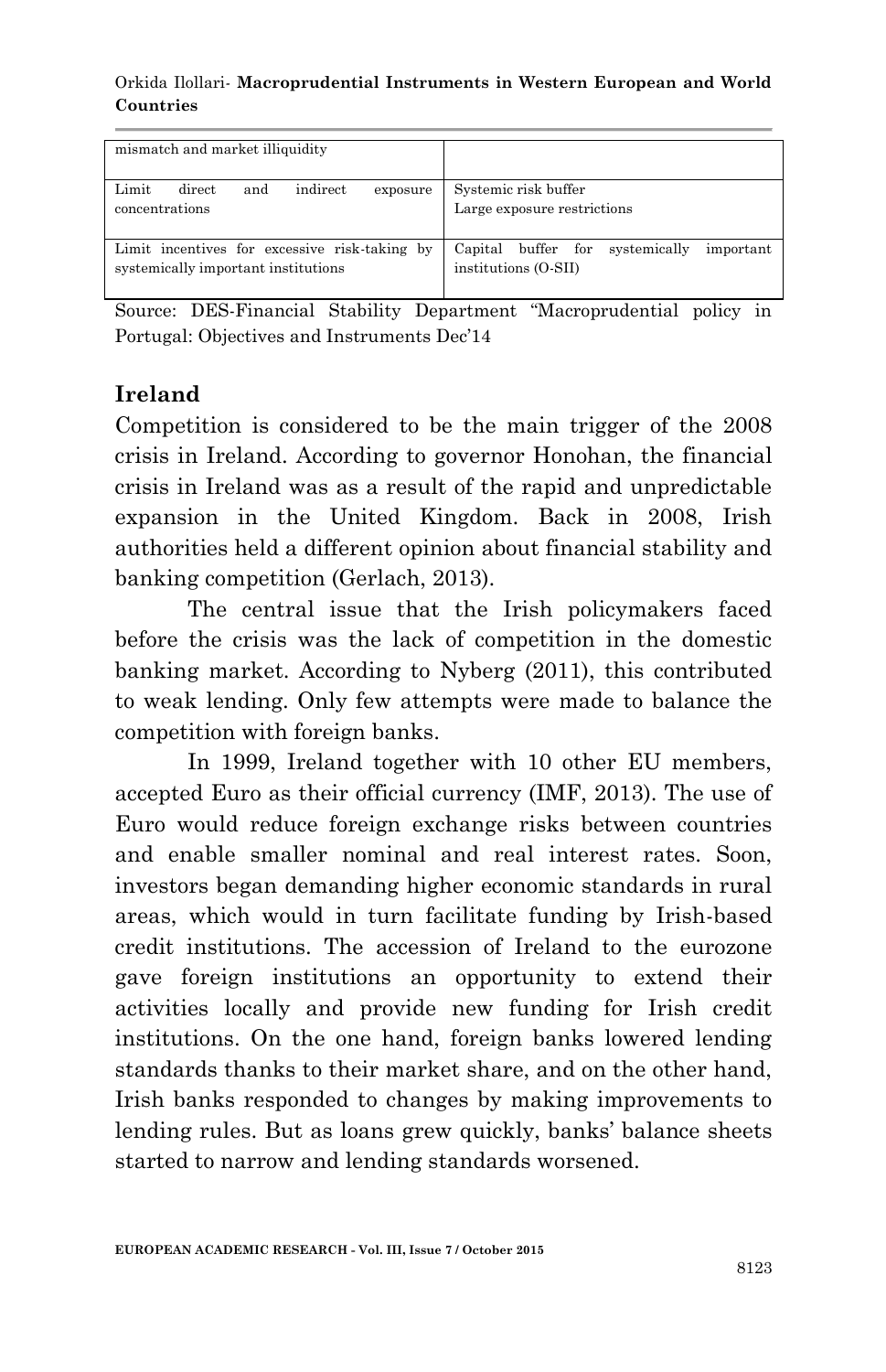The introduction of the Euro and various other factors led Irish banks to use international funds or foreign investors' deposit accounts to bolster their balance sheets (IMF, 2013).

The foreign banking market during this period grew to a larger extent. According to Claessens and Horen (2012) estimates, the total number of banks in Ireland from 1999-2009 grew from 80% to 90%. In 2012, foreign credit institutions were at 56, while 17 were Irish-based.

As a result of the competition, local banks were forced to lower lending standards, and provided mortgage loans with 100% LTV. Competition also caused key changes to the lending process to take place, and local institutions that wanted to be distinguished started to approve more loans (IMF, 2013).

Irish competition was willing to grant loans even when nonperforming, but did not approve them by itself (Nyberg, 2011). Higher profit rates effected big pressure on larger banks like Allied Irish Bank and Bank of Ireland, with regard to credit approvals and risk assessment practices. The banks were confronted with an inability to cope with the pace of the Anglo Irish Bank. A study conducted by the European Central Bank over the leading bank concluded that competition between banks progressively worsened lending standards, and home purchase loans in particular (IMF, 2013).

Lending institutions in Ireland pursued a revenuegrowing strategy that, in most cases, directed at non-essential funding. The overall growth in banks" balance sheets surpassed the funds in retail term deposits. Inevitably, the retail sector shrank to 8% in the wake of crisis. Non-Irish individuals' deposits rose remarkably during the 2003-2008 period. The gap that was created from non-essential liabilities, especially for non-Irish individuals, rose from EUR 79 billion in 2003 to EUR 271 billion in 2008. Government bonds issued to foreign investors also contributed EUR 54 billion in the 2003-2008 balance sheets (IMF, 2013).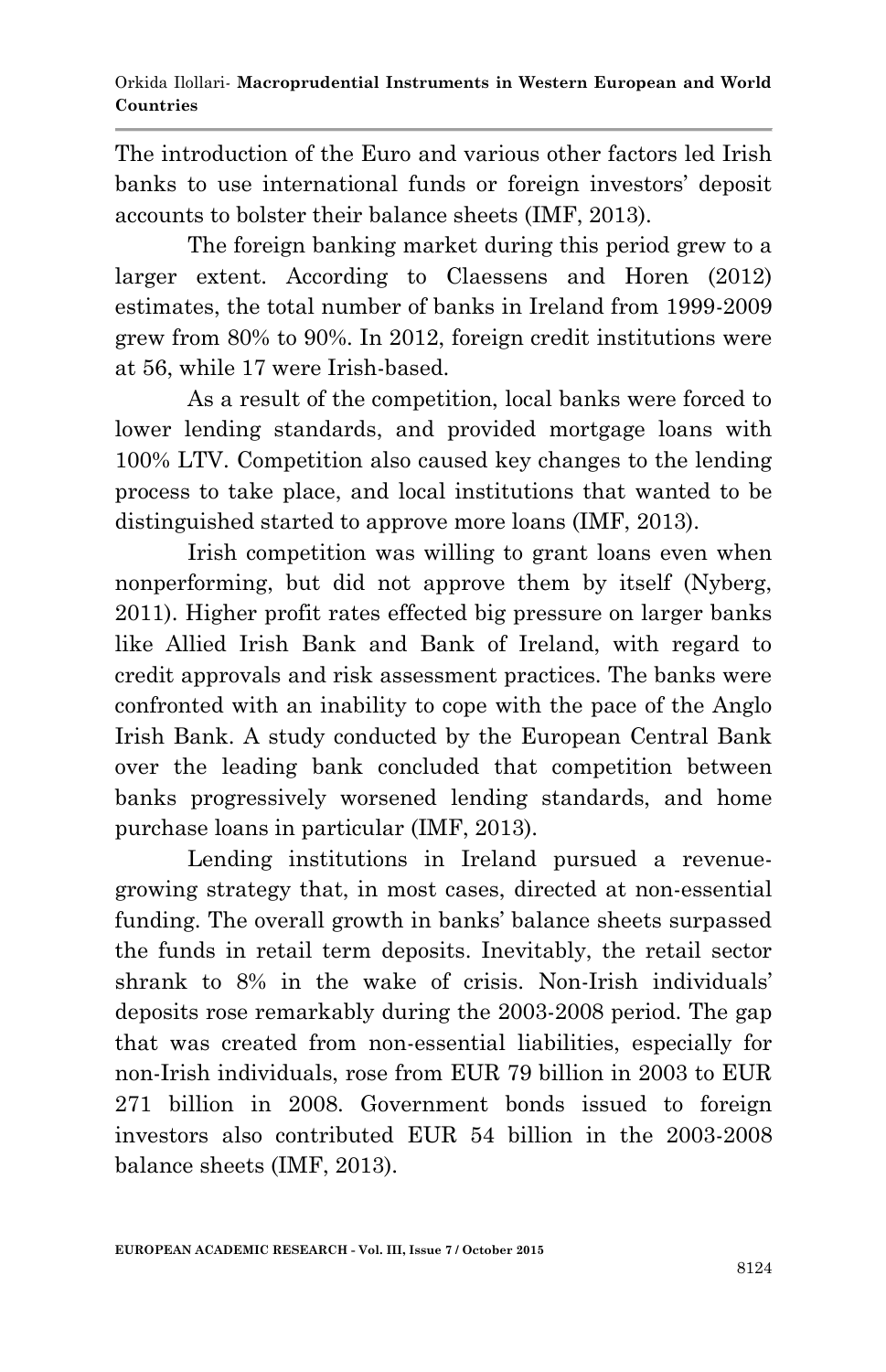# **Spain**

As stated in an IMF study (2011b), dynamic provisions were one of the macroprudential instruments used by Spain in 2000. For banks, it meant that they needed to create a reserve fund periodically, and calculate it based on a formula that took into account specific average provisions and the most recent special provisions, as well as the average loan loss provisions within a full economic cycle. The method was called "Dynamic Provisioning," because its contributions in the countercyclical fund varied according to the economic cycle. Such provisioning was introduced in Spain around 1999 when the country had just joined the eurozone. The main purpose of such provisioning was to withstand the rise in credit risks and give the banks a stimulus for prudential lending to preside over credit growth, because "moral convictions" were ineffectual and had driven competition among banks providing various types of loans at low rates. Moreover, the considerable decrease in the number of bad loans showed special provisions were low (IMF, 2011b).

During the "90s, accession in the eurozone gave higher priority to reduced inflation and stronger fiscal policies. Inflation at banks was obviously reduced, as was the risk premium on lending, and long-term interest rates fell close to zero<sup>3</sup>, which were instrumental to cheaper funding than ever before. Banks were providing loans at easier terms both for households and businesses, which led to increased lending. Lending for immovable properties accounted for the most part, causing housing prices to initially rise by 10% and to 20% around 2005 (Alberola et al, 2011).

Macroprudential instruments in Spain were used as a distinct measure to protect credit. Compared to normal provisions, which consisted of general and special provisions, "dynamic provisions" were more stable. Dynamic provisions increased significantly during the fall in credit cycles and when the ratio of nonperforming loans climbed (Jimenez et al, 2012).

**.** 

**EUROPEAN ACADEMIC RESEARCH - Vol. III, Issue 7 / October 2015**

<sup>3</sup> From around 4-5% in mid-1990.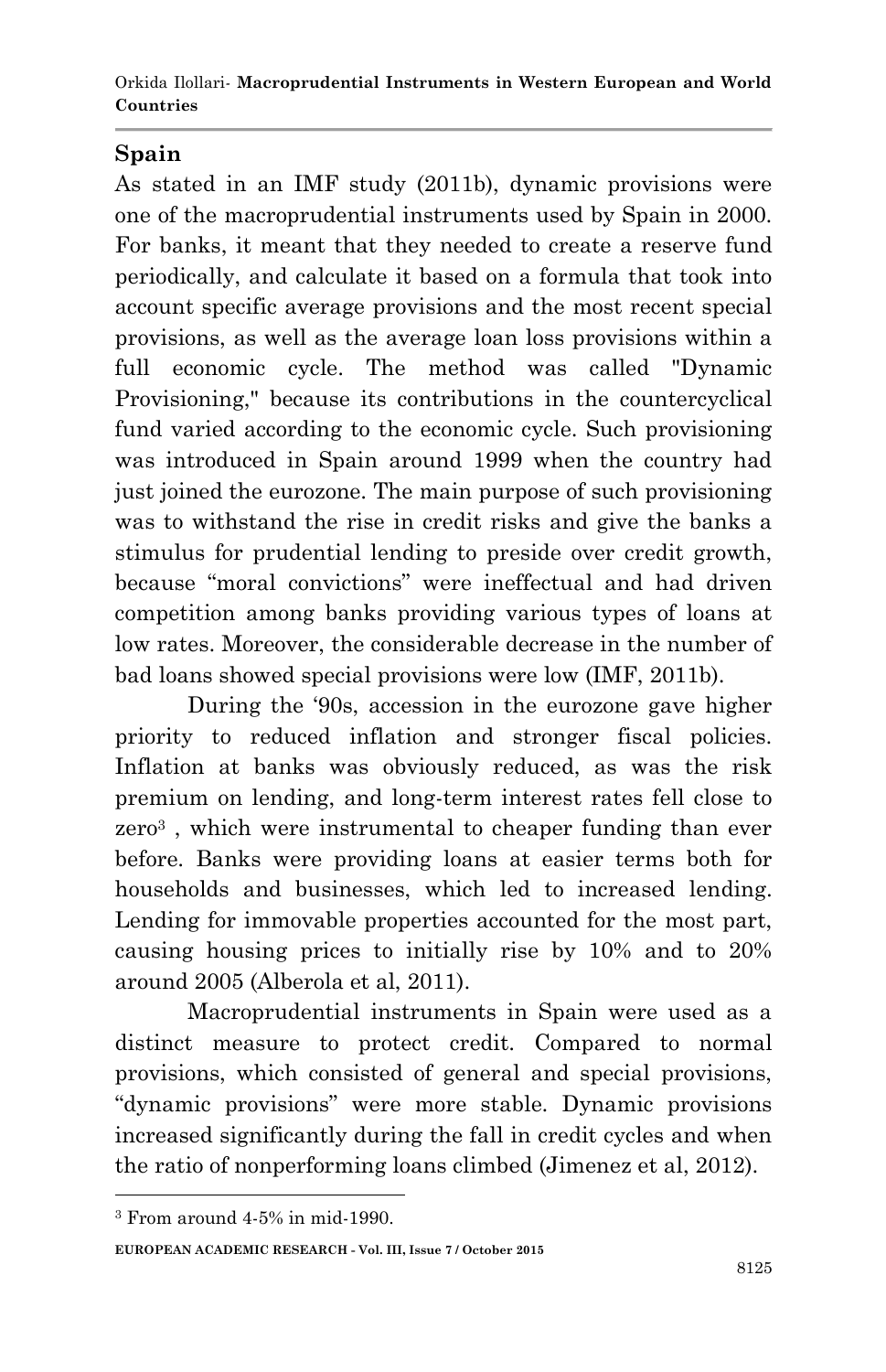As dynamic provisions were expected to fade the magnitude of "normal" provisions, authorities believed they could help with unsustained revenue. "Fine tuning" of dynamic provisioning was applied in several categories of loans, including mortgage loans and credit cards. Dynamic provisions were also adapted to be used only once to reduce provisioning rates in 2005, as bad loans had surged to 300% and loan loss provisions dropped. We could say that the instruments used conformed to rules (IMF, 2011b).

The contributions of dynamic provisioning were demonstrated by the variation between average provisions and actual provisions. Dynamic provisions had a different cycle from special provisions, which were smaller during higher lending activity and higher during periods of unavailable credit. In Spain, the coordination of different policies has been insufficient. The monetary requirements set by the European Central Bank were not as strict as needed for a stricken economy as Spain. More rigorous rules were specified in 2008 only, when the crisis had eroded the country. Spain introduced harsher conditions than the EU-directed when it came to immovable property exposures, both for businesses and households. This deliberate move penalized demands for mortgage loans, rated riskier, because the capital pledged as security for repayment of the loan was inadequate (Alberola et al, 2011).

The instruments used by Spain were very effective in covering loans during the financial crisis. As lending improved, house prices started to trend downwards and the banks ameliorated their NPL ratios, especially their exposure to immovable properties. Loan losses were absorbed by dynamic provisioning. The rise in overall provisioning costs was lower than the cost of special provisions. Once the dynamic provisioning formula was equalized, loan losses were higher than anticipated and their coverage, incomplete. Loan loss reserves should cover predictable losses whereas the bank"s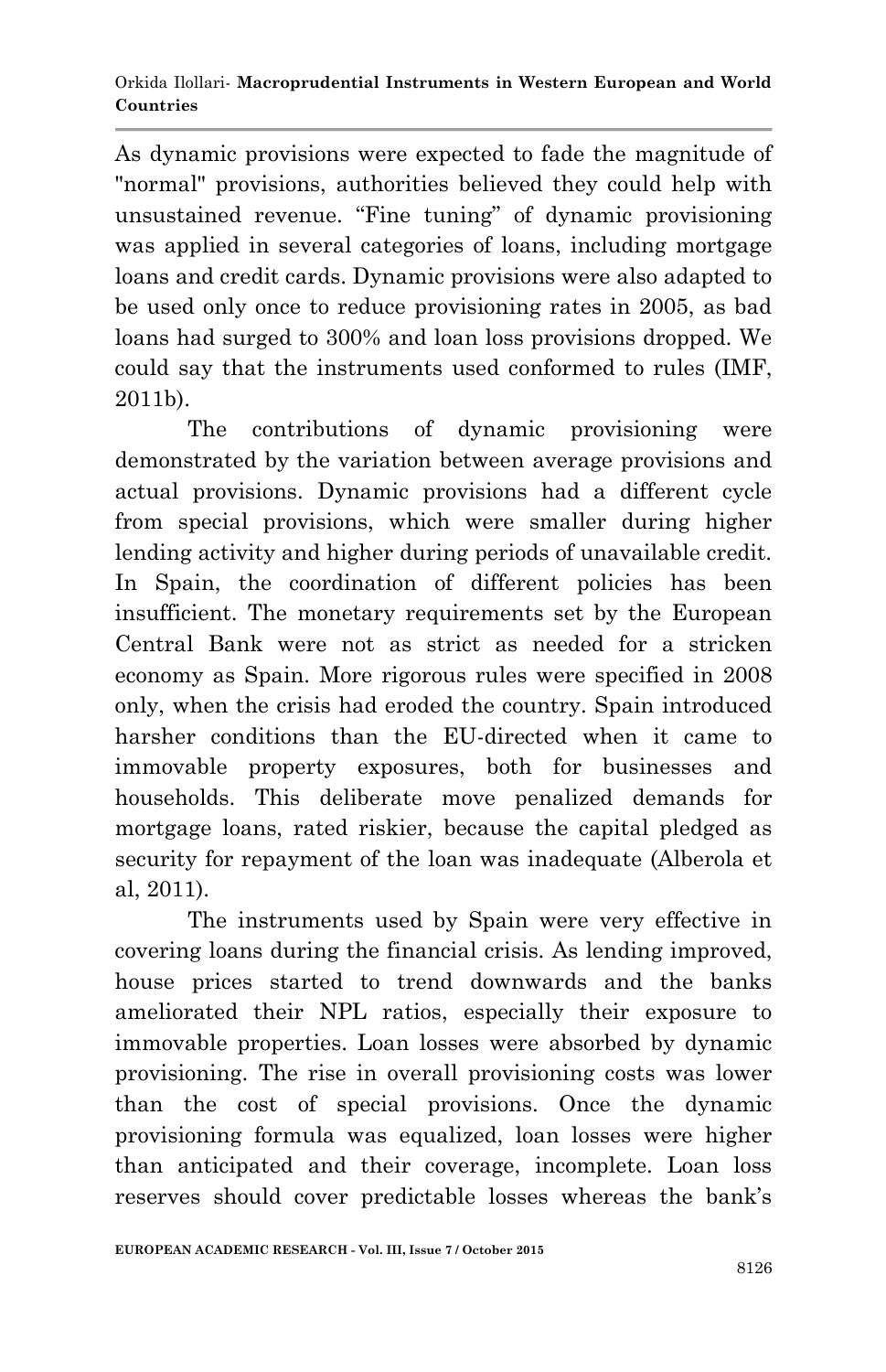capital covers unpredictable losses. It is likely that with previous regulations, the rate of dynamic provisioning does not reflect a prudential prediction of expected losses (IMF, 2011b).

However, capital requirements would be much higher in the absence of dynamic provisions. Full undifferentiation of rates on dynamic provisions allowed some banks to be less covered and to operate without decent insurance. Only few banks managed to keep their coverage ratios high. We could say that dynamic provisioning was less effectual in reference to stopping the rise in mid-term loans (Alberola et al, 2011).

# **Brazil**

Since the onset of the global financial crisis, the macroprudential toolbox of the Central Bank has varied with the domestically-generated asset prices dynamics coupled with responses to shifting spillovers generated by global imbalances. This combination of internal and external constraints has been challenging to policymakers (Canuto & Cavallari, 2013).

According to Moreno (2011), Brazil has made use of macroprudential instruments as a means to tackle key types of macroeconomic and financial risks, risks of domestic contagion/spillovers arising from common exposures, such as fire sales externalities, and network links; domestic credit and market risks from rapid credit growth and booms in asset prices; and risks of spillovers and contagion from international markets (Borges & Gon, 2013).

The following will account for only a general overview of the macroprudential policy instruments used by the Central Bank (Canuto & Gosh, 2013).

Credit policies in Brazil – Traditionally an imperfect market in Brazil, since 2009 credit markets saw a fast growth in consumer loans, followed by a predictable deterioration of portfolios that posed a risk to financial stability. These circumstances urged the Central Bank to adopt, among other macroprudential measures, capital requirements on credit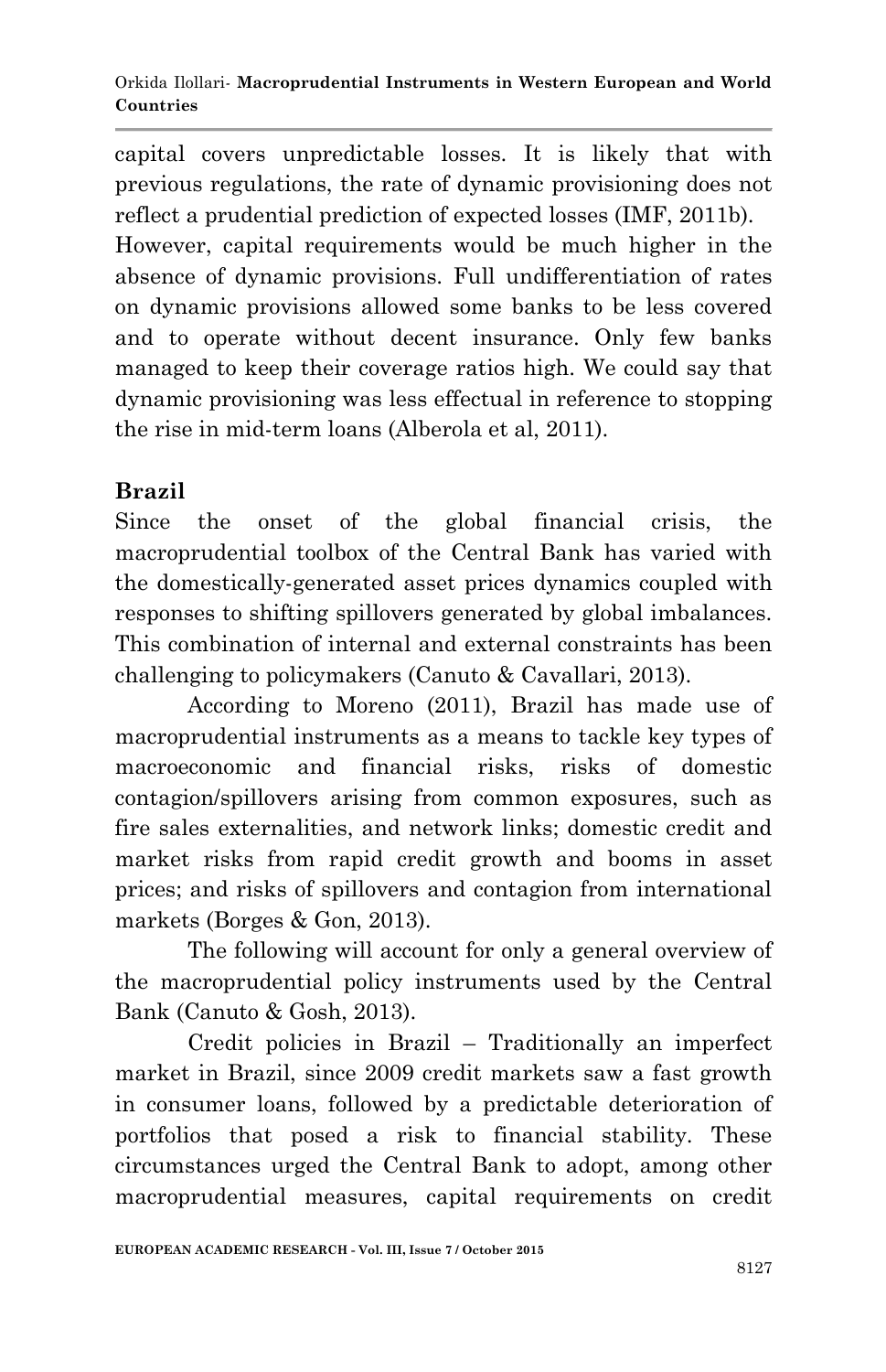operations to households involving longer maturities and higher LTVs and to increase the minimum payment for credit card bill from 15% to 20%. With respect to the real estate credit markets, the Central Bank acknowledges that the total volume has seen a strong growth but notes that the real-estate-creditto-GDP ratio is still low when compared to other countries (Borges & Gon, 2013).

Concerned with the rapid housing prices appreciation, the IMF (2013b) has called upon the regulator to consider implementing official maximum limits on loan-to-value (LTV) and debt-to-income (DTI) ratios pre-emptively to prevent the build-up of systemic risks in the housing sector.

As an immediate response to the financial crisis, Reserve Requirements on demand and time deposits were relaxed as a countercyclical measure destined to alleviate the symptoms of the credit crunch that characterized the period (Borges & Gon, 2013). Starting in 2010, Quantitative Easing pushed the Central Bank to increase bank reserve requirements to dampen the transmission of excessive global liquidity to the domestic credit market. In the view of the IMF, RRs were temporarily effective in raising interest rate spreads and curtailing credit growth, leading the Central Bank to impose further RRs in order to prevent circumventions of the measures.

Capital Management Techniques – The Brazilian Central Bank has used several CMTs to curb the volatility of capital flows, such as the manipulation of the Financial Transactions Tax (IOF) on foreign investments in fixed-income portfolio and equity funds, on margin requirements for FX derivatives transactions (DMTs) and on foreign loans with lower maturities; imposition of reserve requirements on short dollar positions in the FX spot market; requirements that FX operations must be priced according to an only method, registered in clearing houses and that exposures of agents must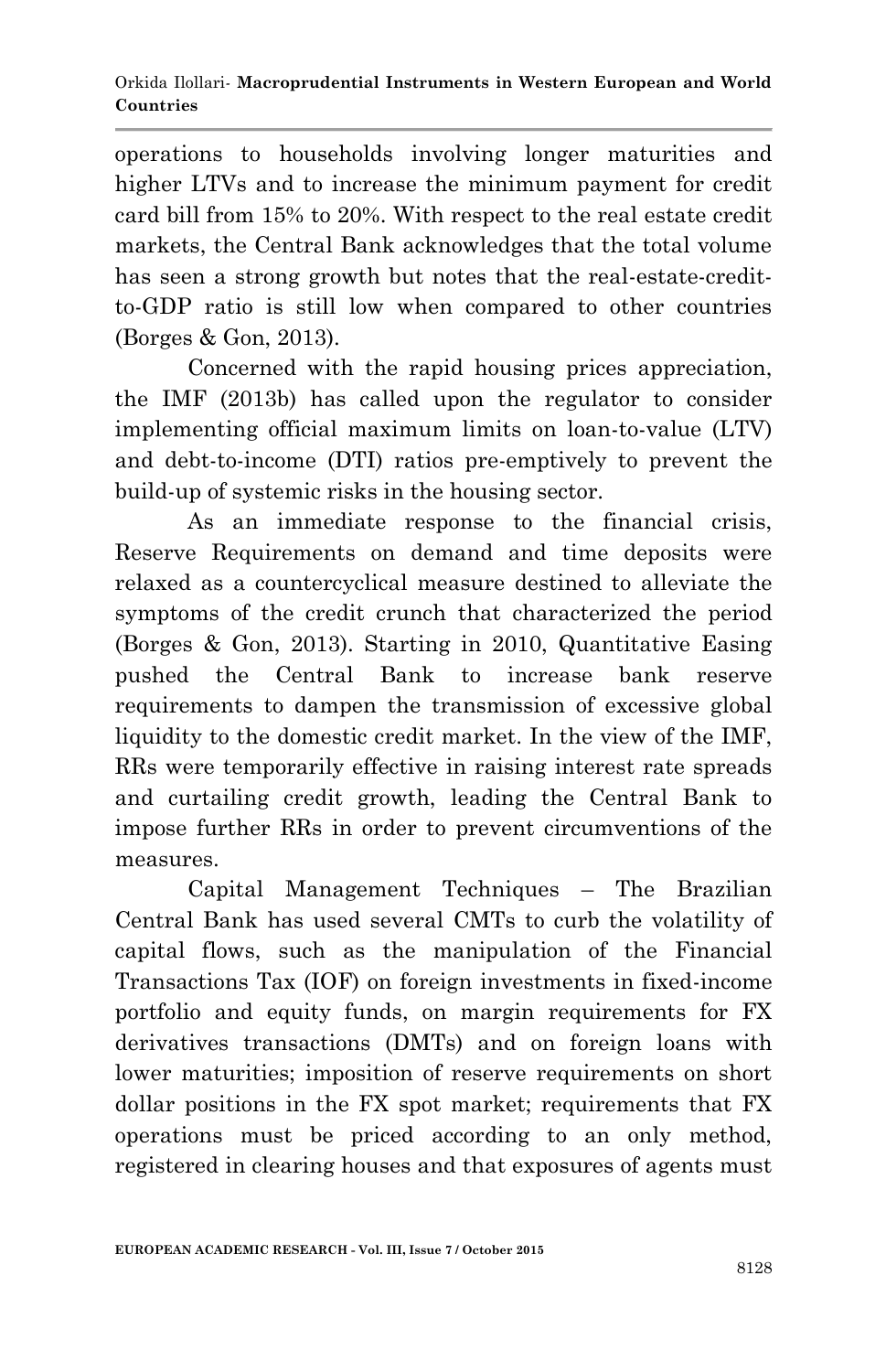be consolidated; implementation of a financial tax on agents with excessive long positions in BRL, etc. (Borges & Gon, 2013). In the judgment of the IMF, the macroprudential measures in the form of CMTs and DMTs have been largely successful to achieve its goals and to reduce specific types of capital inflows (IMF, 2013a).

# **China**

China"s State Council is the highest authority accountable for the country"s government and the public administration, policy and strategy implementation, and specific orientations from the Communist Party of China (Romana 2005, as quoted by Borges & Gon, 2013). Under this Council there are other institutions that play as important a role in the macroprudential environment, particularly in the People"s Bank of China and regulatory agencies. The People"s Bank of China plays a role in financial distributions and regulates monetary stability (IMF, 2011b).

According to a People"s Bank of China 2011 report, the goal of the 5-year plan was implementing a countercyclical macroprudential framework, using quantitative and pricebased instruments for macroeconomic management. The People's Bank of China enforced the macroprudential rules via credit policies which differentiated the required reserve ratio from the initial minimum payment ratio, yielding positive results. After the eruption of the world crisis (2007), in 2009, the People"s Bank of China began to study macroprudential measures following agreements by the central government (Borges & Gon, 2013).

The financial crisis had an impact on the compilation of macroprudential policies and changed the way local governments funded their budgets and invested. Besides the central government institutions, macro-policies were established for other institutional levels as well. The introduction of government stimuli foresaw local governments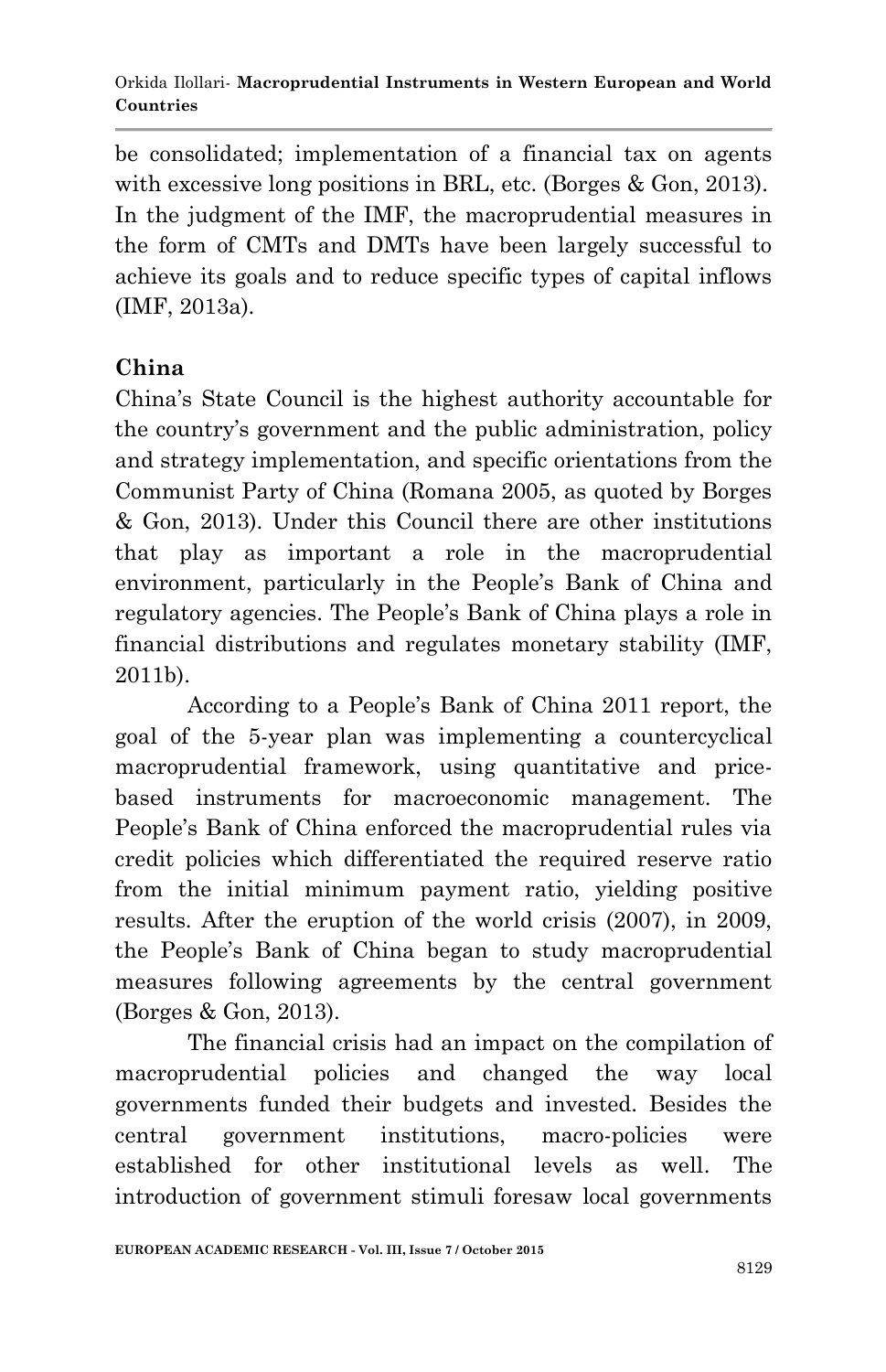had to find financial resources. These events created the circumstances for withdrawal of high-risk loans (Borges & Gon, 2013). Improved lending in China was partially supported by loans for local government-funding platforms, vehicles used for road infrastructure and immovable property sector, including loans for developers and housing loans. The earliest problems in the immovable property sector appeared in the second half of 2009, with house price rates up 15-20%, until the beginning of 2010.

In 2010, a set of measures were approved to interrupt credit growth and house price inflation, "fine-tuned" to differentiate between first home and second home mortgage loans.

Policymakers changed these over time by incorporating fiscal and administrative measures, and interest rates (IMF, 2011b).

In April 2010 – Caps on LTVs were lowered from 80% to 70% for first home and to 50% for second home.

September 2010 – Mortgage loans for third home were suspended.

January 2011 – Caps on LTVs for mortgage loans were lowered to 40%.

April 2010 – Interest rates on mortgage loans were increased for second home.

In 2010 – Major banks were asked to introduce capital measures, countercyclical and systemic capital buffers which increased the minimum capital ratio from 11.5% to 8%. Loan loss provisions also increased from 100% to 150% for NPLs.

January 2010 – Taxes on property resale within five years from purchase were increased (IMF, 2011b).

September 2010 – In cities with high housing prices and no housing options a limit was imposed on the number of homes a family could buy. The official lending rate increased 5 times during October 2010-July 2011. The measures were effective because they reduced lending and house price inflation.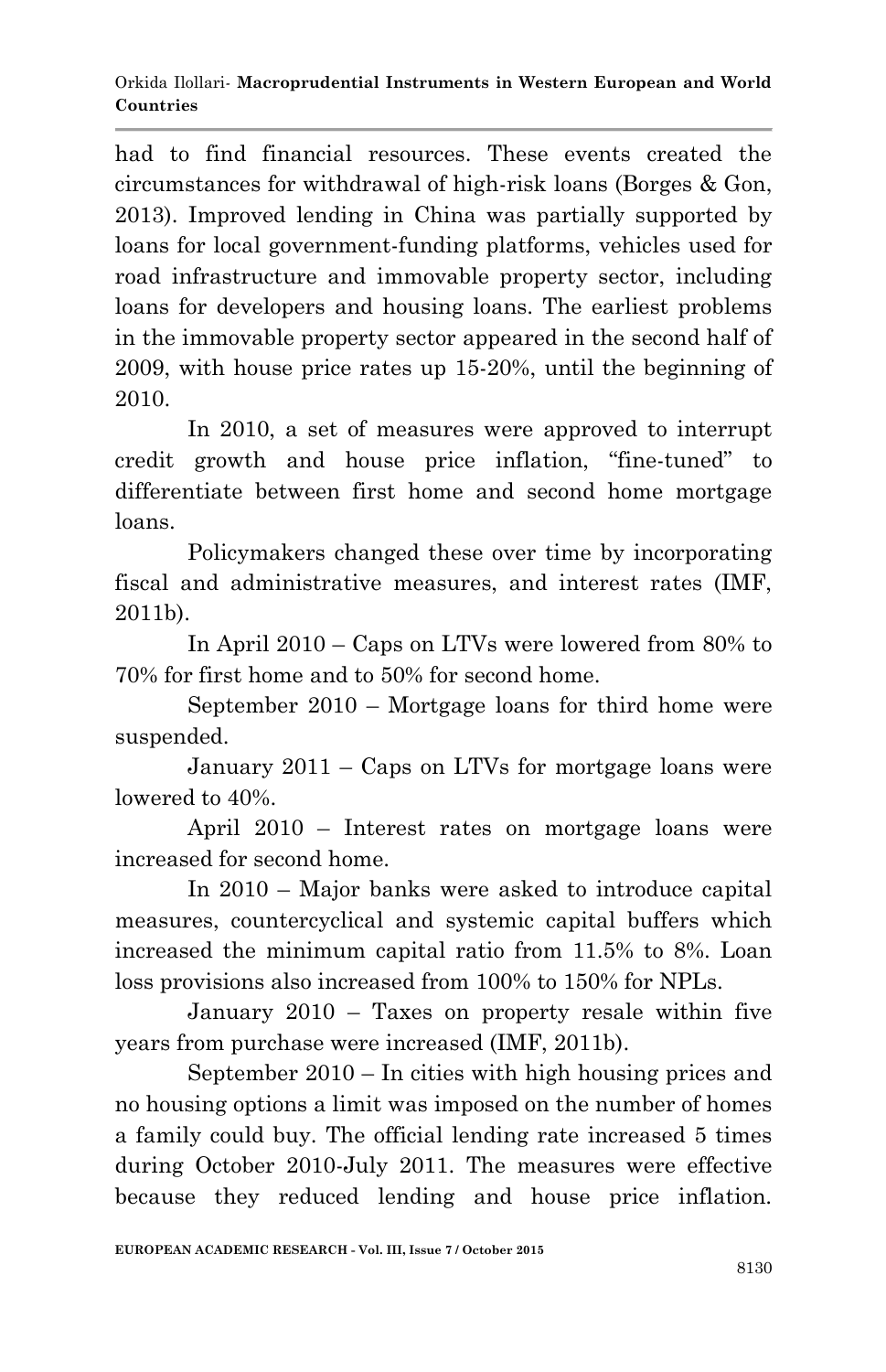Lending from banks in 2009-2011 slowed down from 31.7% to 16.9%. Property sales increased only 6% in 2011, compared with 30% in the same year-ago period. Sales in major cities also dropped notably (IMF, 2011b).

In China, reserve requirements have been "adjusted," i.e. each financial institution gets assigned a singular ratio that depends on systemic performance. The LTV requirements for first and second homes decisively affect China"s macroprudential policies because of their probable impact in the immovable property market inflation. It is important to emphasize that while some Chinese banks have not fully adopted the Basel II standards, authorities have imposed an additional requirement for mitigating losses using conditional capital and anti-cyclical capital buffers recommended by Basel III (Borges & Gon, 2013).

#### **REFERENCES**

- Acharya (V.V.), Pedersen (L.H.), Philippon (T.) and Richardson (M.) (2010) "Measuring systemic risk"
- Alberola E. , Trucharte C. & Vega, J. L. (2011), Central banks and macroprudential policy. "Some reflections from the spanish experience Documentos Ocasionales", Banco de España, 1105.
- Banque de France (February 2009) "The financial crisis", Documents and Debates, No. 2
- Banque de France (September 2009) "The Future of Financial Regulation?" Financial Stability
- Banque de France ( January 2010) "Financial Crisis, Economic Crisis", Documents and Debates, No. 3
- Borio (C.), Furfine (C.H.) and Lowe (P.) (2001) "Procyclicality of the financial system and financial stability: Issues and policy options", BIS Paper No. 1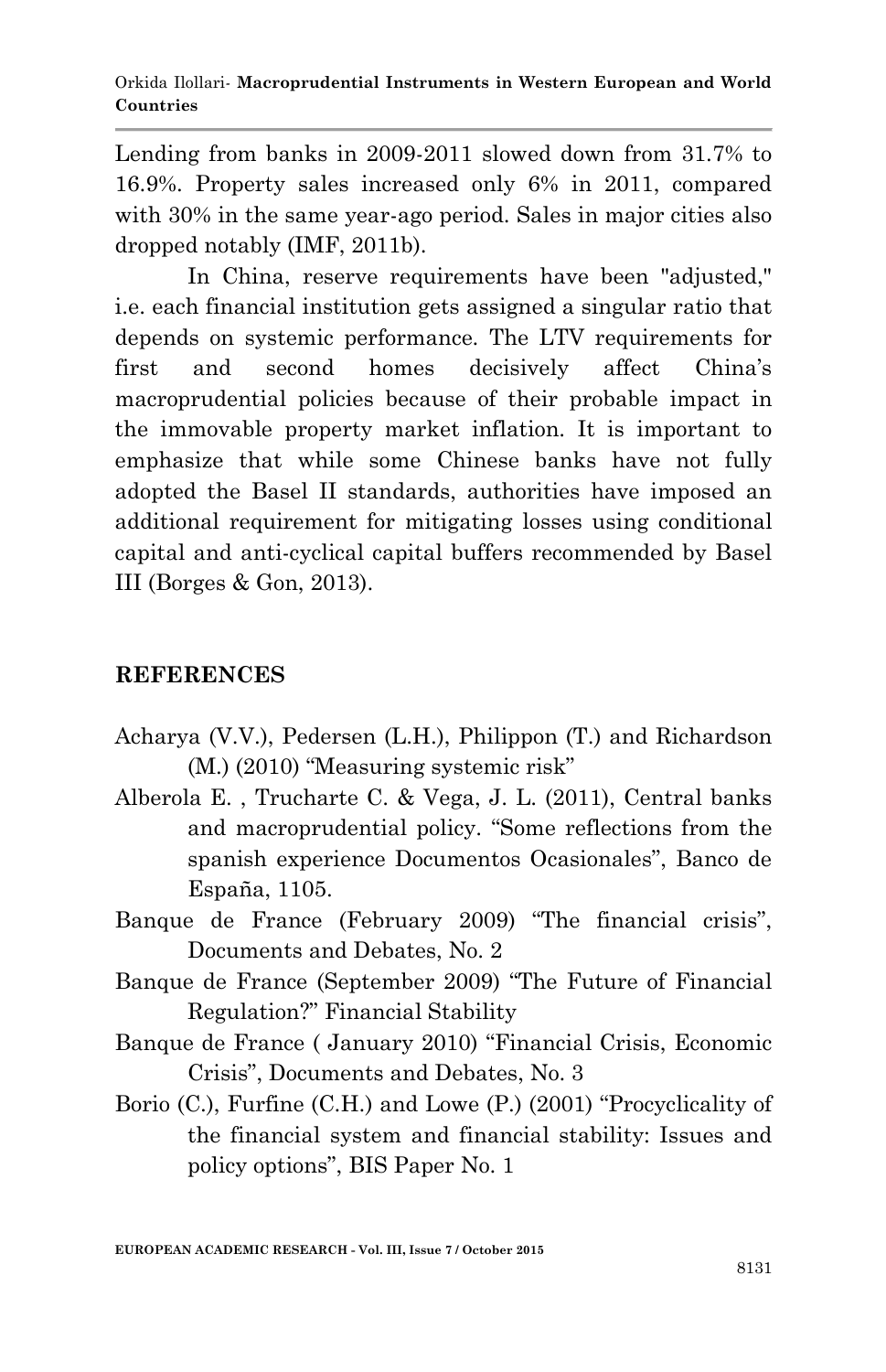- Borio, C. (2012), The financial cycle and macroeconomics: What have we learnt?, BIS Working Papers, 395.
- Banco de Portugal (2014), "Strategy and instruments of macroprudential policy", Financial Stability Report, May 2014.
- Basto, R. (2013), "A macro-prudential policy for financial stability", Financial Stability Report, November 2013
- BCBS (2010), "Countercyclical capital buffer proposal", Basle Committee on Banking Supervision, Consultative document.
- Bonfim, D.; N. Monteiro (2013), "The implementation of the countercyclical capital buffer: rules versus discretion", Financial Stability Report, November 2013.
- Bruno De Carolis, L"Arbitro bancario finanziario come strumento di tutela della trasparenza, giugno 2011.
- Dal Testo unico bancario all"Unione bancaria: "Tecniche normative e allocazione di Poteri". Atti del convegno tenutosi a Roma il 16 settembre 2013, marzo 2014.
- ESRB (2013), "Recommendation of the ESRB of 4 April 2013 on intermediate objectives and instruments of macroprudential policy" (ESRB/2013/1).
- ESRB (2014), "Recommendation of the ESRB of 18 June 2014 on guidance for setting countercyclical buffer rates" (ESRB/2014/1).
- ESRB (2014a), "Operationalising the countercyclical capital buffer: indicator selection, threshold identification and calibration options", ESRB Occasional Paper No. 5.

Enrico Galanti , Cronologia della crisi 2007-2012, maggio 2013.

- Giuseppe Boccuzzi, "Towards a new framework for banking crisis management". The international debate and the italian model, ottobre 2011 (esaurito).
- International Monetary Fund (2011) "Macroprudential Policy: An Organizing Framework"
- Legislazione bancaria, finanziaria e assicurativa: la storia, il presente, il futuro. Atti della conferenza tenutasi a Roma il 14 ottobre 2011, ottobre 2012.